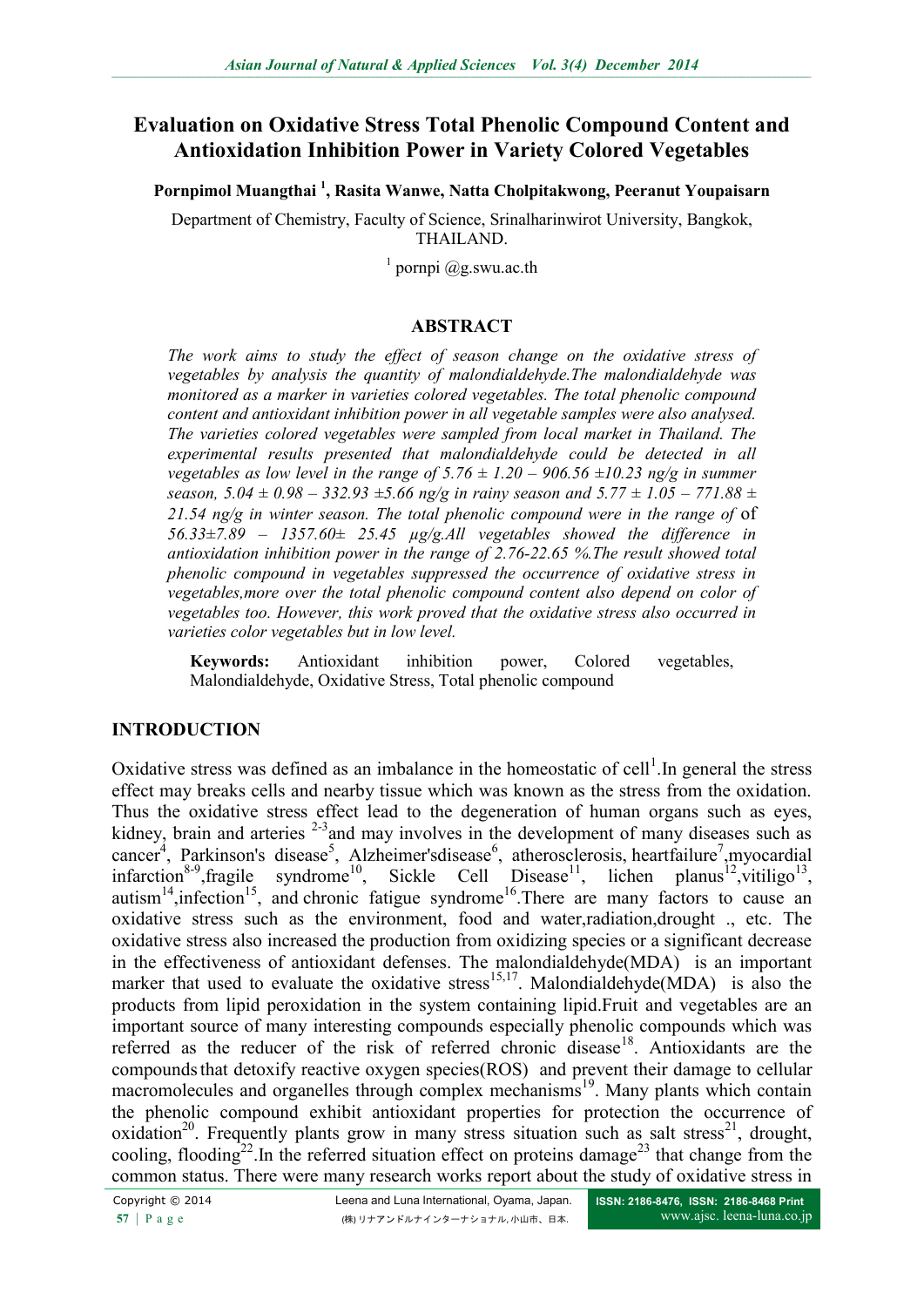animal or human<sup>24-25</sup>. There was a few reports about the measurement of oxidative stress as malondialdehyde in plant leaves as the work of YunSheng Wang .et. al(2013)  $^{26}$ . However, the oxidative stress study in vegetables are also rarely found. Thus, the aim of this work was to evaluate the oxidative stress in vegetables that sold in 3 seasons(summer, rainy and winter) by analysis the marker as malondialdehyde content in varieties colored vegetables to monitor the variation of oxidative stress. An important substance in plant such as total phenolic compound and antioxidation inhibition power were also studied to estimate an important nutrient in vegetables.The vegetable samples which containing the varieties colored of leaves or skin such as dark green color, pale green color, violet and red color, orange color and yellow color were brought in each seasoning from local market in Thailand. The quantity of malondialdehyde, total phenolic compound and antioxidantion inhibition power in all colored vegetables were analysed to evaluate the effect of seasoning change on the content of each parameters.This result may also concern the temperature effect of wheather on an important substance such as total phenolic compound in edible vegetables.

## **MATERIALS AND METHODS**

### **Chemicals**

Folin-Ciocalteu reagent, sodium carbonate(AR grade) , Gallic acid(AR grade) , 2, 4 dinitrophenylhydrazine(ARgrade) were purchased from Sigma Chemical Co.,Ltd (St.Louis, Mo,USA).1,3,3-tetramethoxypropane (AR grade) , Ascorbic acid (AR grade) , 1,1-Diphenyl-2-picrylhydrazyl radical, 2,2-Diphenyl-1- (2,4,6-trinitrophenyl) hydrazyl(DPPH) and 2,6-bis (1,1-dimethylethyl) -4-methylphenol(BHT) were purchased from Fluka. 2-thiobarbituric acid(AR grade) , Trichloroacetic acid(AR grade) ,Thiourea (AR grade) were purchased from Carlo Ebra.

### **Vegetable Samples and Preparation samples**

The vegetable samples were divided depend on different color such as

*Darkgreen vegetables*: ivygour (*Coccinia grandis(L.) Voigt* )(S1) , Swamp Morning Glory(*Ipomcea aquatica Forsk* )(S2) , spinach (*Amaranthus Lividus Linn*.)(S3), Kale (*Brassica alboglabra*) (S4)

*Green vegetables:* Green Oak Lecttuce (*Lactuca sativa var.crispa L.*) (S5), Cross lecttuce (S6) , Butter Head ( S7) , green ceylon spinach (*Basella alba Linn.* )(S8), green eggplant (*Solanum melongena Linn.*)(S9), green oak (S9), cabbage (*Brassica oleracea* L. var. *capitata* L.) (S10) , Chinese Cabbage*(Brassica pekinensis*)(S11) ,Leaf Lectuce(*Lactuca sativa* )(S12) ,GreenYard long Bean(*Vigna unguiculata Hc* )(S13)

*Violet and Red vegetables:* red coral (*Lactuca sativa var.crispa L.*) (S14), violet eggplant (*Solanum melongena Linn.*)(S15). red cabbage (*Brassica oleracea* L. var. *capitata* L.)(S16), red oak (*Lactuca sativa var.crispa L.*) (S17), Red Yard long bean (*Vigna unguiculata Hc*) (S18) ,red ceylon spinach (*Basella rubra Linn.* )(S19)

*Yellow and Orange vegetables:* pumpkin (*Cucurbita moschata Decne.*)(S20), carrot (*Daucus carota L.*)(S21), cherry tomato (*[Lycopersicon](http://www.vegetweb.com/%E0%B8%A1%E0%B8%B0%E0%B9%80%E0%B8%82%E0%B8%B7%E0%B8%AD%E0%B9%80%E0%B8%97%E0%B8%A8%E0%B9%80%E0%B8%8A%E0%B8%AD%E0%B8%A3%E0%B8%B5%E0%B9%88/) esculentum* ) (S22)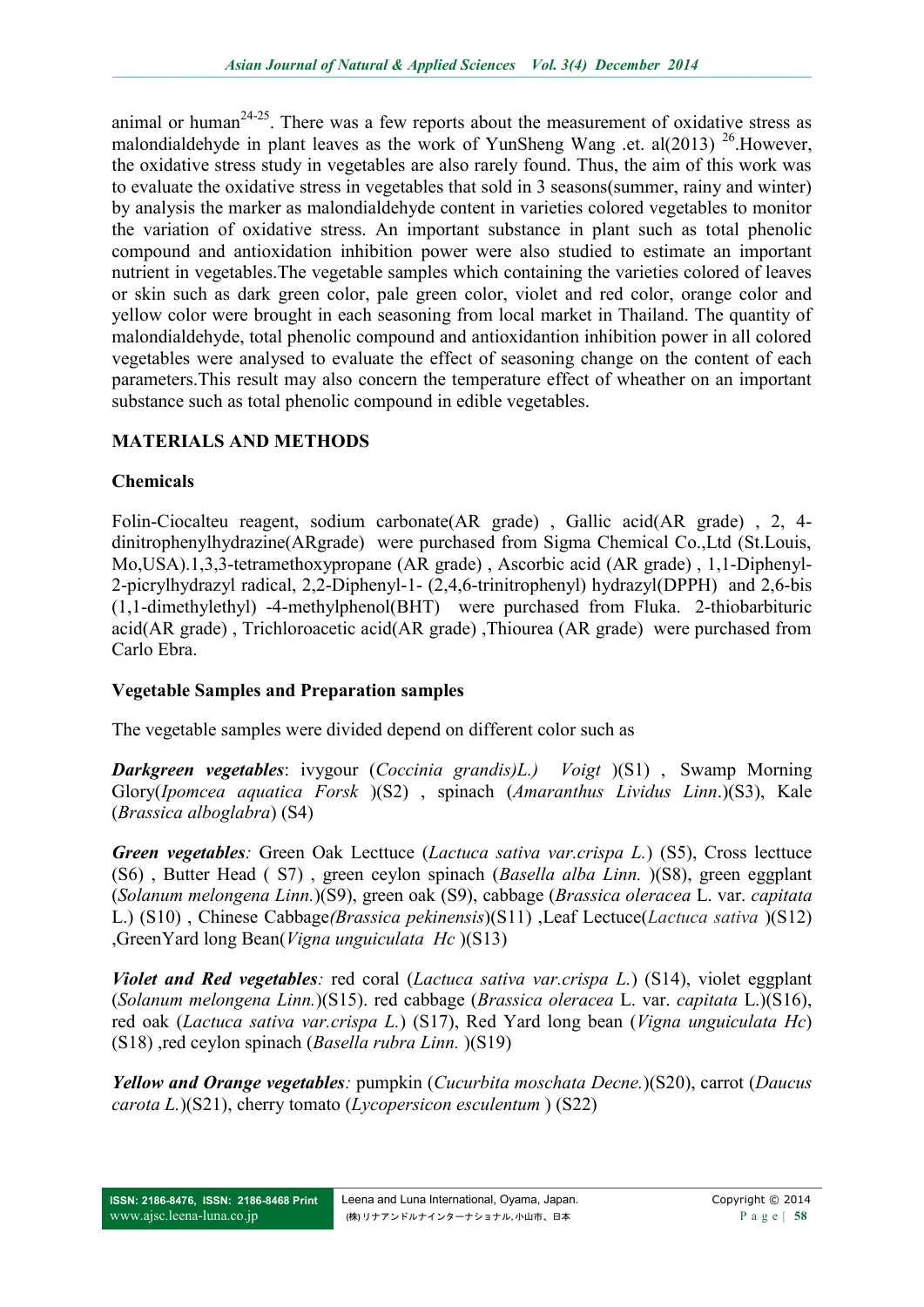All above vegetables were brought from local market in Thailand and immediately placed into an ice box before arriving the laboratory. They were also stored at  $4^{\circ}$ C in the refrigerator before analysis.Those vegetables were chopped into small pieces and weighed approximately 5.0 g. The trichloroacetic acid (TCA) (25 ml of 1% w/v) was added into those vegetables, sonicated for 10 min. The residue plants were filtered out and the filtrated was collected for analysis.

### **Analysis of Malondialdehyde Content**

The method for analysis of malondialdehyde content followed Dourerdjou and Koner, B. C,2008.<sup>30</sup> The 0.5 ml of filtrate was pipetted and mixed with 1.0 ml of 0.5% w/v 2thiobarbituric acid in 20% TCA. The mixture was heated with control constant temperature at 95 °C in water bath for 30 min. and immediately cooled in ice bath to room temperature. The mixing solution was centrifuged at10,000 g x for 5 min, and the absorbance of supernatant was recorded by Ultraviolet Visible Spectrophotometer ( UV -VIS Shimadzu Model UV100) at 532 nm. The amounts of lipid peroxides were calculated as thiobarbituric acid reactive substances (TBARS) and 1,3,3-tetramethoxypropane was used as standard. The content of TBARS was calculated by comparison with the standard curve, and the level of lipid peroxides was expressed as malondialdehyde content in unit of nanogram per gram of wet vegetables.

## **Analysis of Total Phenolic Compound Content**

The analysis method modified from Vasco, C ., et al., 2008<sup>31</sup>, the clear filtrate from part 2.2 in 2.2.1 and 2.2.2 were accuraltely pipetted as 0.4 ml and mixed with 2 ml of 10 % Folin Ciocalteau reagent and 1.6 ml of 7.5 %  $\text{Na}_2\text{CO}_3$  and kept at room temperature for 30 min. The mixing solution was measured an absorbance at 765 nm by Ultraviolet Visible Spectrophotometer and calculated the Total phenolic compound content as gallic acid equivalent.

### **Analysis of Antioxidant Inhibition Power**

The method for analysis of antioxidant inhibition power was modified from Kapur, A.et. al,2012<sup>32</sup>, the clear filtrate were pipetted 600 μL mixed with 600 μL of 0.1 mM DPPH then measured an absorbance of the complex color from the reaction at 517 nm. The inhibition power was calculated by comparing with standard BHT.

### **Statistical Analyses**

All determinations were carried out at least in triplicate and values were averaged. For all statistics, SPSS and Microsoft Excel were used for calculate and graph presentation in this work.

### **RESULTS AND DISCUSSION**

### **Malondialdehyde Analysis**

After the colored vegetable samples in each season were brought and taken to the laboratory to analyse the malondialdehyde marker content as showed in the figure 1.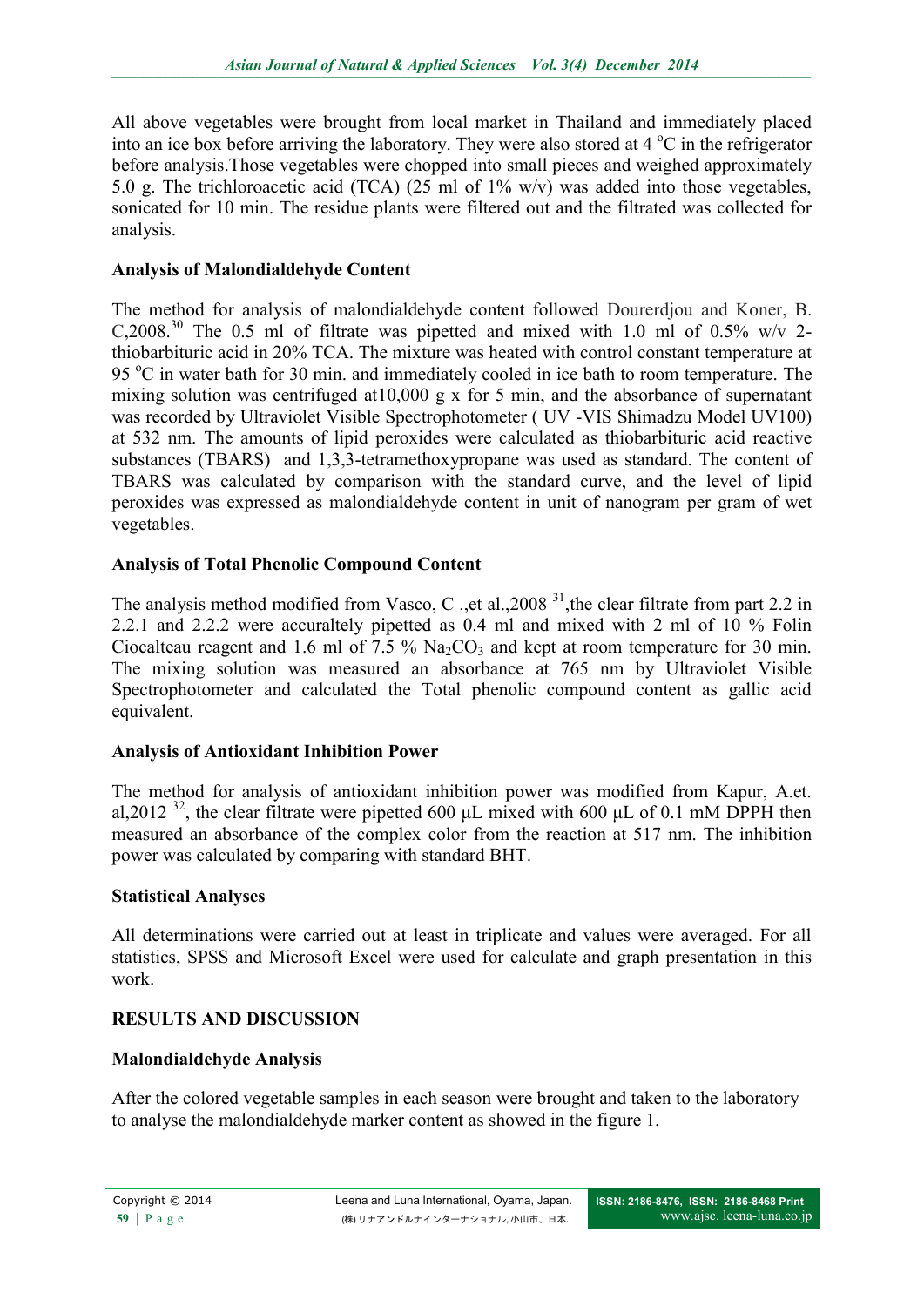

Figure 1. Malondialdehyde content in varietie colored vegetable samples in 3 seasons

Note:

 $S1 = Ivy gour, S2 = Swamp<sup>M</sup>orning Glory,  $S3 = Spinach, S4 = Kale,$$ 

 $SS = green$  Oak Lecttuce,  $S6 = Cross$  lecttuce,  $S7 = Butter$  Head,  $SS = green$  ceylon spinach, S9=green eggplant, S10=Cabbage, S11= Chinese Cabbage, S12=Leaf Lectuce,  $S13 = greenY$  and long Bean,  $S14 = red$  coral,  $S15 = violet$  eggplant,  $S16 = red$ cabbage,

 $S17 =$  red oak,  $S18 =$  red Yard long bean,  $S19 =$  red Ceylon spinach,  $S20 =$  Pumpkin,

 $S21 =$  Carrot,  $S22 =$  Cherry tomato

Number of each type of colored vegetable sample in each season  $= 5$ 

From the figure1, the malondialdehyde content in all colored vegetable could be detected in the range of  $5.76 \pm 1.20 - 906.56 \pm 10.23$  ng/g in summer season,  $5.04 \pm 0.98 - 332.93 \pm 5.66$ ng/g in rainy season and  $5.77 \pm 1.05 - 771.88 \pm 21.54$  ng/g in winter season. The S16 sample which was Red cabbage showed the highest malondialdehyde content in the range of 332.93  $\pm$ 5.66 - 906.56  $\pm$ 10.23 ng/g in all seasons, this may related to the nature of red cabage that has strong violet colored and the important substances in it.The S18 which was a Red Yard long bean also showed the high malondialdehyde content in the level of  $80.71 \pm 2.58$  – 424.45± 8.77 ng/g. Both of reffered vegetables showed the violet –red shade color so the anthocyananine is an important characteristic which also concerned the method of analysis. However, there was not the literature recorded about the malondialdehyde content in both vegetables.The reason about the malondialdehyde value still showed the significant on the occurrence of oxidative stress in each vegetable that grow in all reasons.The result refered as the value of malondialdehyde may depend on nature of the vegetables and status for growth as refered by Huang G.T., et al., 2012<sup>22</sup>.

#### **Total Phenolic Compound Analysis**

The Total phenolic compound in colored vegetable samples were analysed by Folin Ciocalteau method and calculated as Gallic acid equivalence (GAE) as in figure2.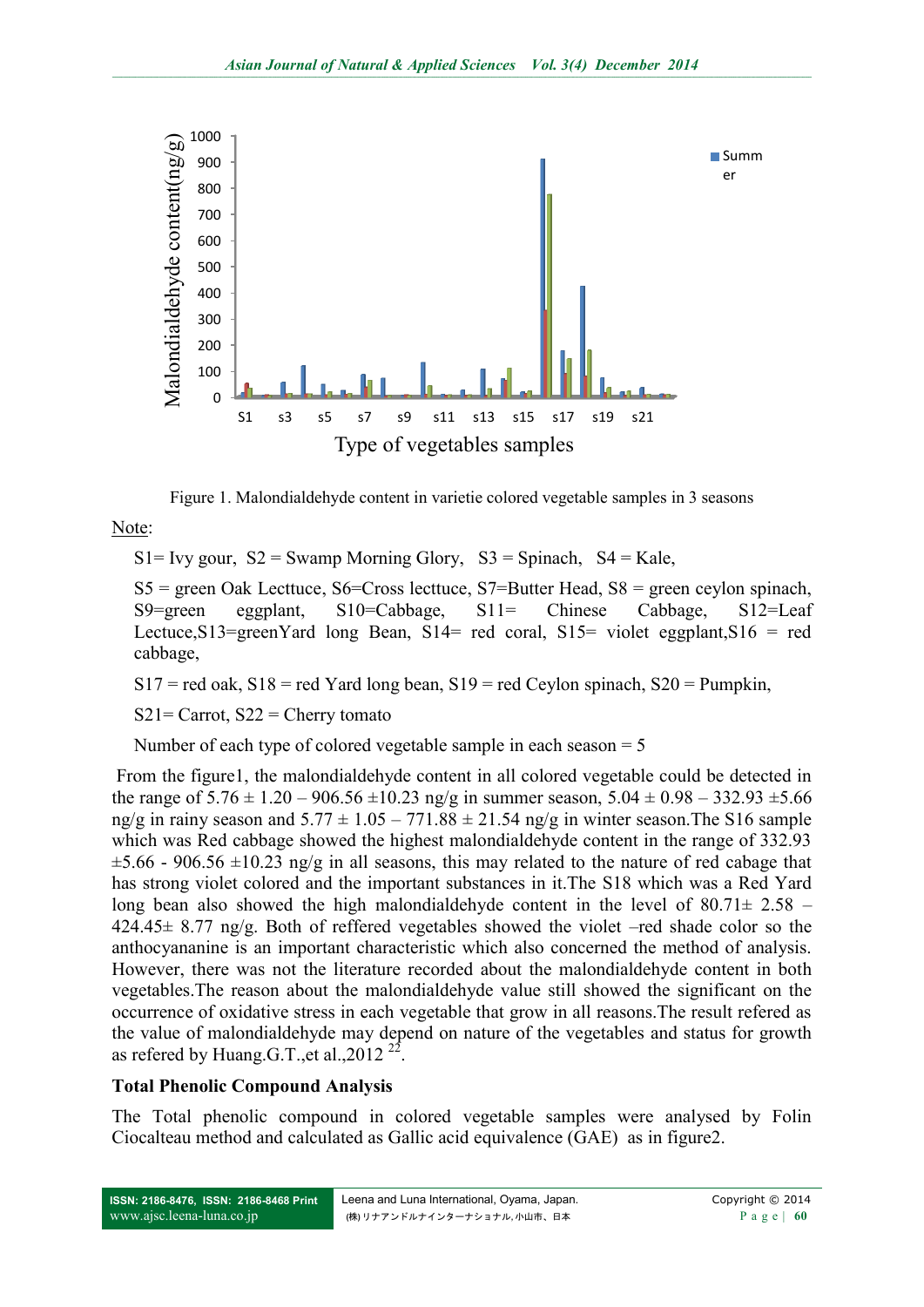

Figure 2. Total phenolic compound content in varietie colored vegetable samples in 3seasons

#### Note: All abbreviation symbol represented same as in figure1.

Total phenolic compound content in all colored vegetables were found in the range of 56.33 $\pm$ 7.89 – 1357.60 $\pm$  25.45 µg/g. The sample S22 which was Cherry tomato contained the maximum content of Total phenolic compound as  $1357.60 \pm 25.45 \mu g/g$ , this result supported the nutrient substance in tomato as, phenolic compound mainly chlorogenic acid was the most abundant, others compound such as carotenoids known as lycopene and flavonol as quercetin, rutin $33-35$ . The factors that effect on the quantity of total phenolic compound in general plants depend on many factors such as type of plant, cultiva, growthing condition, color and time for post harvest<sup>36</sup>. In results from this work also gave the detail about the weather effect of each season since in the figure2,there have the variation of Total phenolic compound content in each colored vegetable. Some vegetable contained the highest Total phenolic compound content in summer season such as Cherry tomato,red Oak, green Oak and Cross, but some sample showed the highest content in winter season such as Ivy gour,Swamp Morning Glory, spinach, Kale, red cabbage, red Yard long bean.

There were 3 types of colored vegetable such as green ceylon spinach, violet eggplant and pumpkin showed the highest Total Phenolic compound content in rainy season.This may related the nature of each plant that cultivated and growth in a range of optimum season, since some plant more better growth in rainy season, some growth best in winter season and some plant may drought resistant and not growth in too much water. Total phenolic compound content may relate to the occurrence of oxidative stress, since some colored vegetable that contained the high content of Total phenolic compound such as Cherry tomato (S22) that have Total phenolic compound in the range of  $316.30 \pm 18.23 - 1357.60 \pm 25.45$  $\mu$ g/g showed thelow level of malondialdehyde content in 8.65  $\pm$ 1.06 – 12.25 $\pm$ 2.45 ng/g .This result also supported the report of Mallo, et al.,  $2013^{37}$ . Another important nutrient as vitamin C in tomato which was reffered by Raffo A.,et al.,2006 in high level as tomato was  $0.14\pm0.001$  mg/g<sup>38</sup> could reduced the occurrence of oxidative stress so low content of malondialdehyde was detected.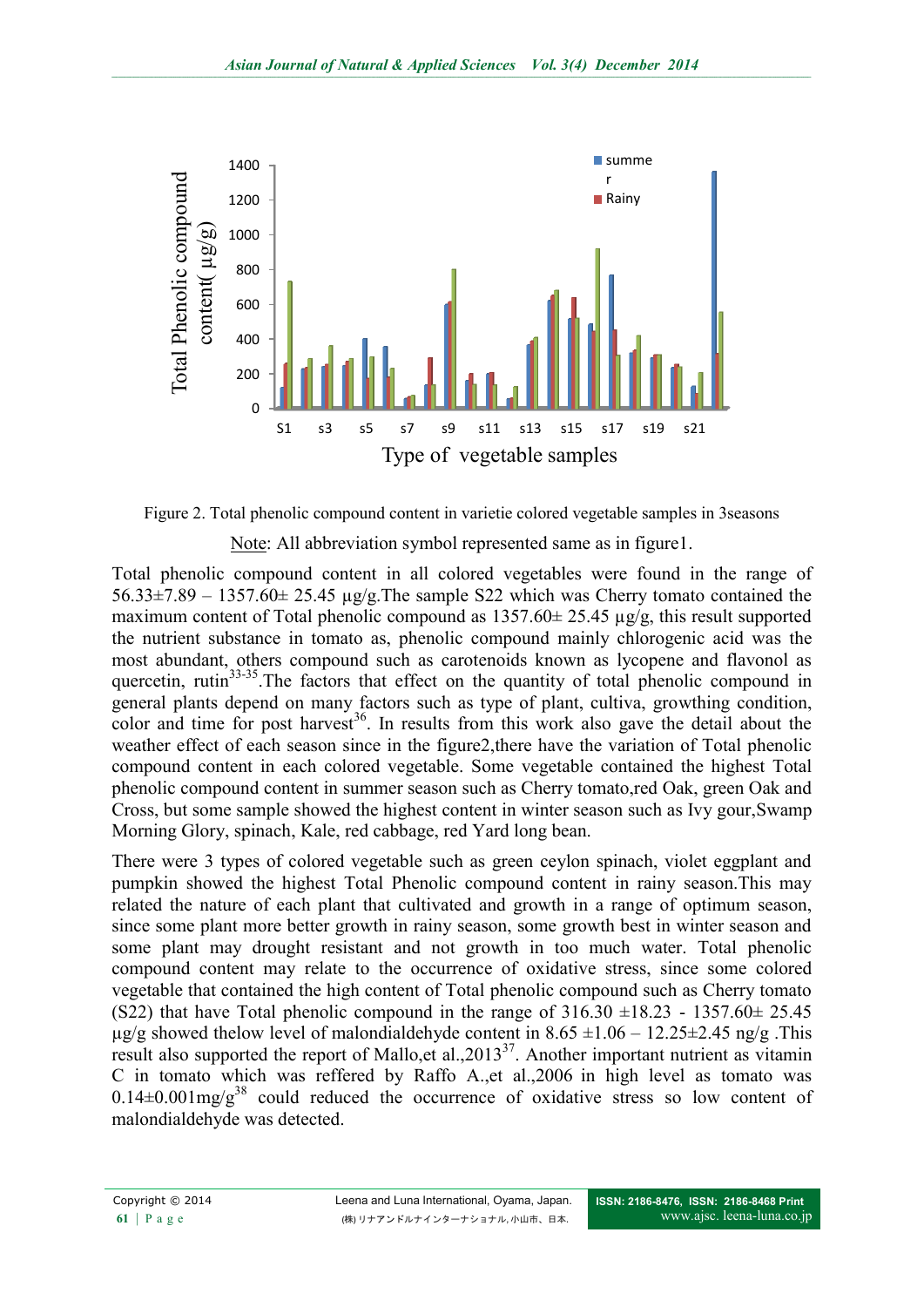#### **Antioxidation Inhibition Power**

The last parameter as Antioxidant inhibition power in all colored vegetables was analysed as the percentage unit as shown in figure 3.



Figure 3. Antioxidation inhibition power in varietie colored vegetable samples in 3seasons

Note: All abbreviation symbol represented same as in figure1.

From the above figure3, almost all colored vegetables showed the highest antioxidant inhibition power in rainy season in the range of  $6.5\pm0.29 - 22.65\pm0.91\%$ . The 11 types of colored vegetables such as S4-S9,S16-S19 and S22 showed more than 20% of antioxidant inhibition power in rainy season, this also related to the condition for cultivated plant in moisture condition.

In summer season almost vegetables also contained the low level of antioxidant inhibition power in the range of 2-13%, so in this season some plant was not preferred to growth in that status and produce fewer content of important compound. This may explained that almost plants contained an important not only as Total phenolic compound but also have some colored pigment, some vitamin and some antioxidant metal which were known as non phenolic compound in them that showed the antioxidant activity power of plant too<sup>39</sup>. In general,the phenolic compounds are special characteristics that they have at least one aromatic ring hydroxyl-substituted in theirs chemical structure<sup>40</sup>. However, non- phenolic compounds such as ascorbic acid or vitamin  $C<sup>41</sup>$  have antiradical behavior as the phenolic compound that enhance the antioxidant inhibition power of plant.This research also supported the report work from Aoun and Makris $(2012)^{41}$ 

All results especially the Total phenolic compound in all colored vegetables showed significantly related to the occurrence on oxidative stress in vegetable.The vegetables that contained the high Total phenolic content suppressed the occurrence on oxidative stress.However,not only the Total phenolic compound but also non phenolic compound as vitamin in vegetables enhanced the antiradical activity of vegetable to gain higher potential for resistance to oxidative stress thus the marker as malondialdehyde could be detected in the low level of nanogram per gram of vegetable as compared in table 1.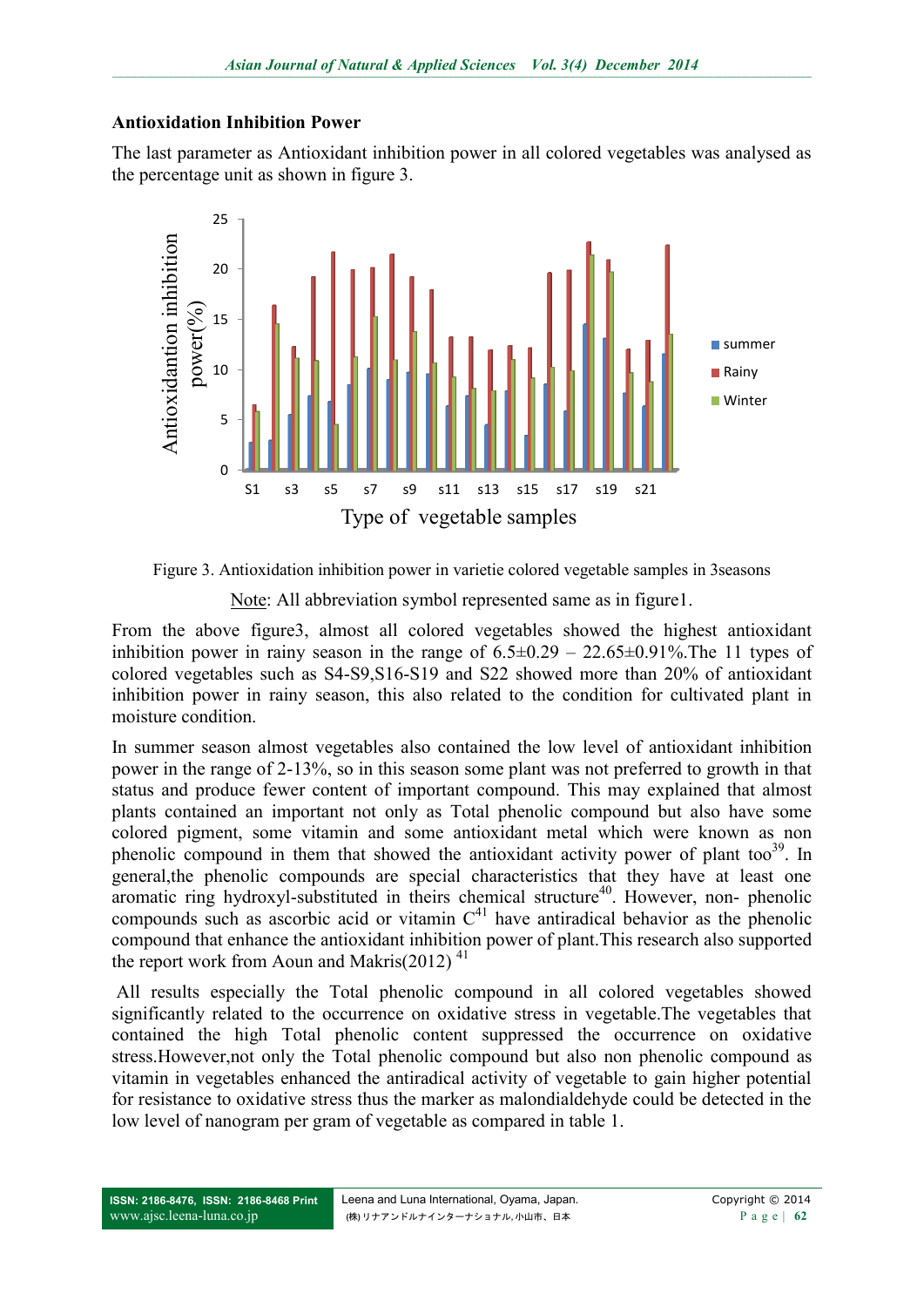| Type of<br>Vegetables | Malondialdehyde<br>(ng/g) | Total phenolic<br>compound<br>$(\mu g/g)$ |  |
|-----------------------|---------------------------|-------------------------------------------|--|
| s1                    | $18.02 \pm 0.25$          | $122.6 \pm 11.03$                         |  |
| s2                    | $5.76 \pm 1.02$           | $227.55 \pm 12.06$                        |  |
| s <sub>3</sub>        | $56.93 \pm 3.4$           | $241.35 \pm 9.05$                         |  |
| s4                    | $120.03 \pm 10.2$         | $246.4 \pm 7.33$                          |  |
| s5                    | 49.72±5.22                | $402.8 \pm 9.87$                          |  |
| s6                    | $26.66 \pm 2.66$          | 357.35 ± 2.22                             |  |
| s7                    | $87.19 \pm 5.88$          | $56.33 \pm 2.13$                          |  |
| s <sup>8</sup>        | $73.5 \pm 2.55$           | $136.55 \pm 5.2$                          |  |
| s <sub>9</sub>        | $7.21 \pm 0.5$            | $600 \pm 12.33$                           |  |
| s10                   | $133.31 \pm 12.46$        | $160.5 \pm 7.61$                          |  |
| s11                   | $10.81 \pm 3.5$           | 199.05±2.33                               |  |
| s12                   | $27.38 \pm 2.11$          | 55.68±5.69                                |  |
| s13                   | $107.37 \pm 8.74$         | $368 \pm 10.02$                           |  |
| s14                   | $71.34 \pm 5.7$           | $620.35 \pm 9.54$                         |  |
| s15                   | $20.89 \pm 2.33$          | $516.6 \pm 11.30$                         |  |
| s16                   | 906.56±15.32              | $488.1 \pm 9.66$                          |  |
| s17                   | $178.72 \pm 9.44$         | 766.85 ± 8.33                             |  |
| s18                   | 424.45±12.03              | $321 \pm 7.22$                            |  |
| s19                   | 75.67±6.39                | $290.65 \pm 6.3$                          |  |
| s20                   | $20.89 \pm 5.22$          | $235.95 \pm 8.41$                         |  |
| s21                   | $36.03 \pm 8.21$          | $130.2 \pm 3.02$                          |  |
| s22                   | $12.25 \pm 3.02$          | 1357.6±20.33                              |  |

| Table 1. The malondialdehyde and Total phenolic compound content in some colored vegetables |
|---------------------------------------------------------------------------------------------|
| that cultivated in summer season                                                            |

Note: All abbreviation symbol represented same as in figure1.

The results from table 1 was presented the comparative data between the content of malondialdehyde and Total phenolic compound in summer, that also support confirm the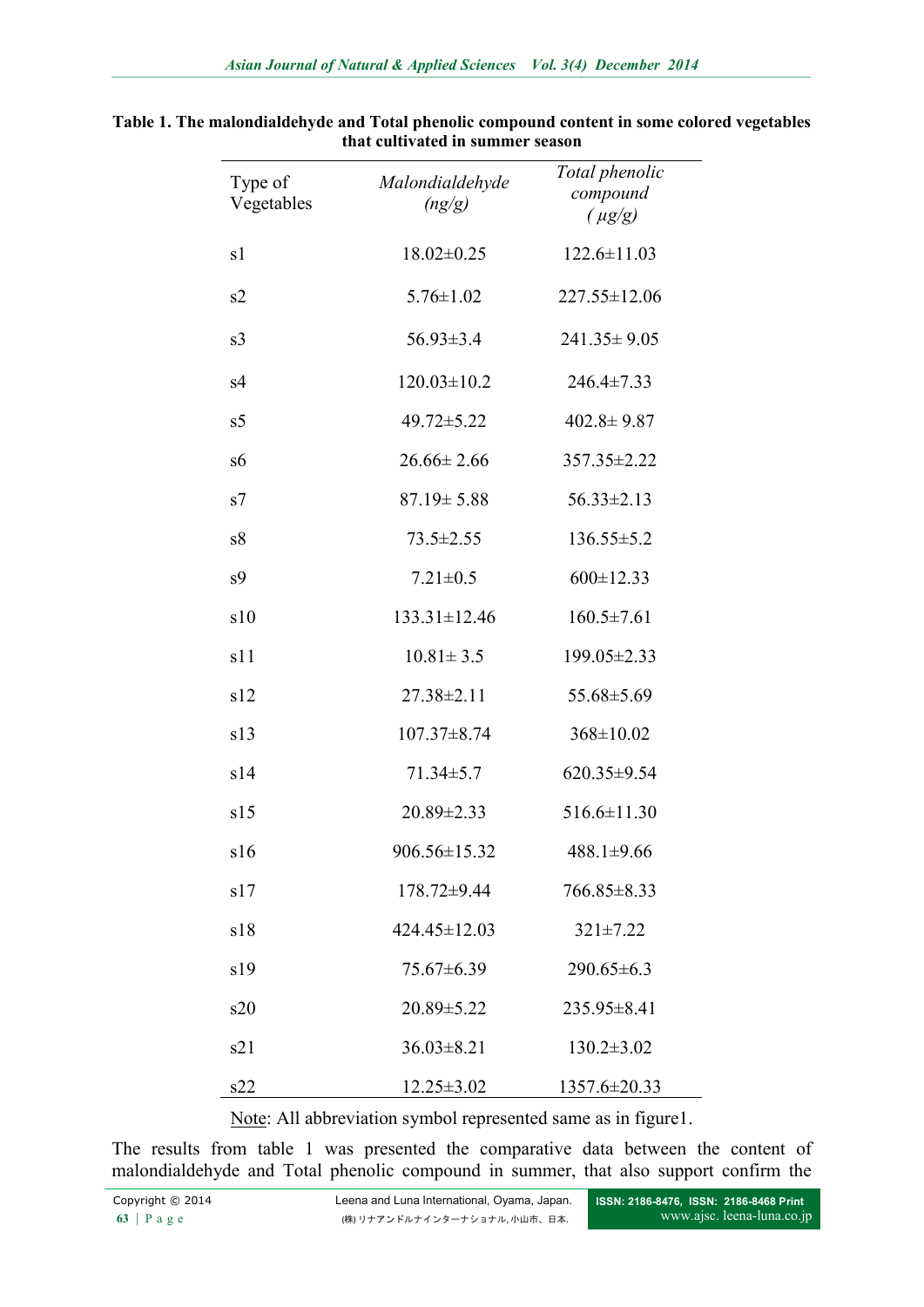result from Shahidi and Wanasundara (1992)<sup>32</sup> which claim that phenolic compound could protect the oxidative stress in plant.

The antioxidation inhibition power of each colored vegetables also support the result from Aoun and Makris (2012)  $^{41}$ but the antioxidation inhibition power not showed the relationship to the color of vegetable.

## **CONCLUSIONS**

This work showed that the oxidative stress could be detected in all varieties colored vegatables by measurement the malodialdehyde content as a marker.The oxidative stress in all varieties colored vegetables trend to change with the seasonal change and color of vegetable.Almost vegetables got the oxidative stress situation when they cultivated in the summer season but in rainy season they got the least stress.However, the oxidative stress of vegetables were also depend on theirs nature too. Total phenolic compound content in vegetables also related to the seasonal change.In the winter season, there were 13 types of vegetables that showed the highest Total phenolic compound content.The phenolic compound content depend on nature of each plant too, since the phenolic compound in each plant may be the characteristic of some plant example in tomato, the lycopene is an important phenolic compound in it.Thus, the content of phenolic compound depend on the species of plant example as in Lecttuce which varieties types as Green Oak Lecttuce(*Lactuca sativa var.crispa L.*)(S5) and red coral (*Lactuca sativa var.crispa L.*)(S14) , both vegetables contained Total phenolic compound as  $402.8 \pm 9.87$  and  $620.35 \pm 9.54$  µg/g, respectively.It was noticed that red coral have higher phenolic compound content than green oak. All of the colored vegetables showed the antioxidantion inhibition power in the range of  $2.76 - 22.65\%$ in all season.The antioxidant inhibition power of almost vegetables depend on season and they showed the highest activity in rainy season.More over, same as the both parameters (malondialdehyde and Total phenolic compound) ,the value of antioxidant inhibition power also depend on nature of plant too.

### **ACKNOWLEDGEMENTS**

The authors wish to thank the Strategic Wisdom and Research Institute of Srinakharinwirot University for University funding, Srinakharinwirot University to support all expense in this research work.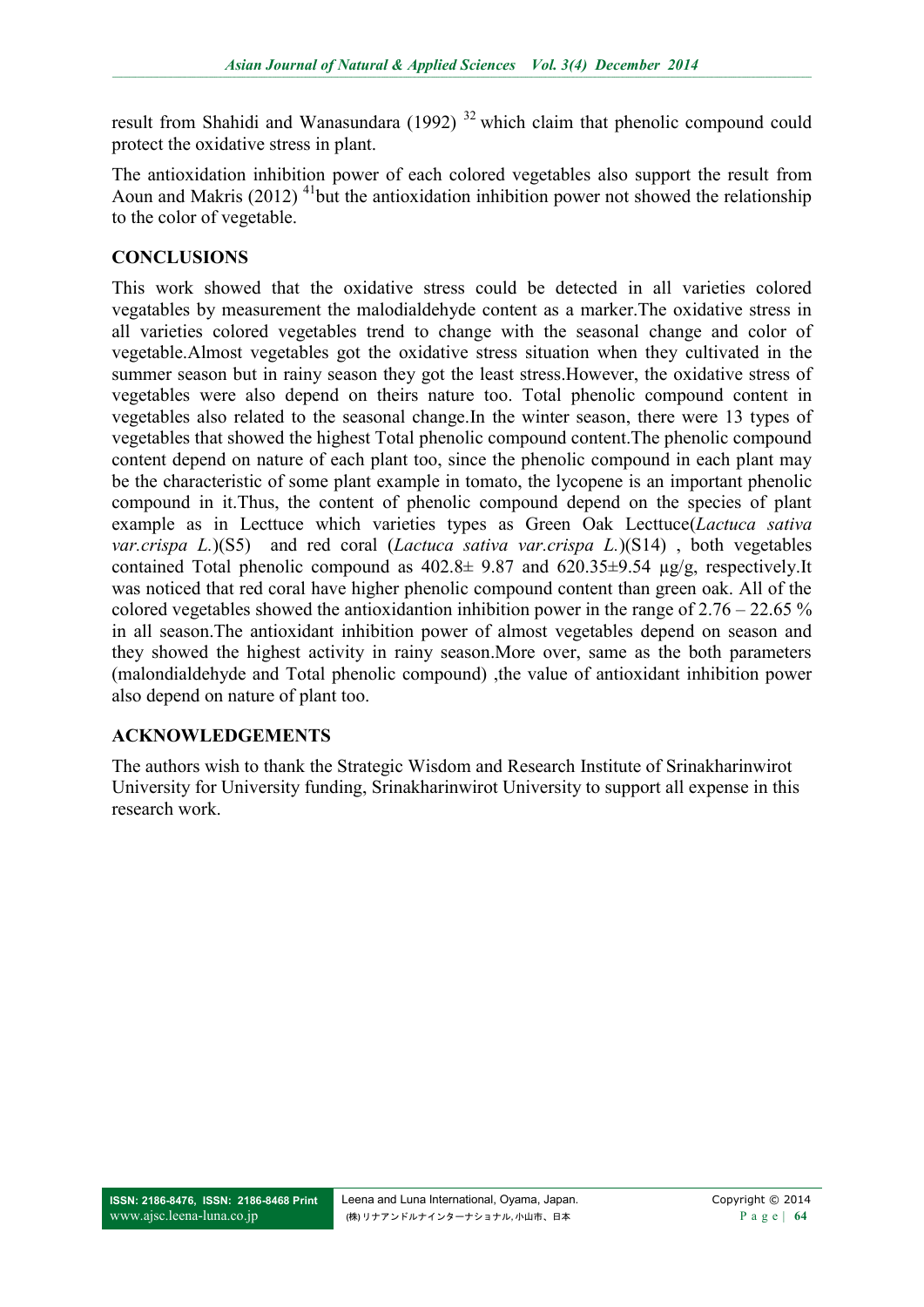#### **REFERENCES**

- [1]. Auten, R. L., & J. M. Davis.(2009). Oxygen Toxicity and Reactive Oxygen Species: The Devil Is in the Details. *Pediatric Research*, *66*(2), 121-127
- [2]. Ruhe, R. C., & McDonald, R. B.(2001).Use of antioxidant nutrients in the prevention and treatment of type 2 diabetes. *[Journal of the American College of Nutrition,](https://www.google.co.th/url?sa=t&rct=j&q=&esrc=s&source=web&cd=3&cad=rja&uact=8&ved=0CCsQFjAC&url=http%3A%2F%2Fwww.healthandsocialarena.com%2F2013%2F08%2Fjournal-of-the-american-college-of-nutrition-call-for-papers%2F&ei=pX1wVM7kIMjMyAPvo4DAAw&usg=AFQjCNEQ6eZIbjxaFbIL8i-aT2qHH1IEDA&bvm=bv.80185997,d.d2s) 20,* 381-383.
- [3]. Baynes, J. W. (1991). Role of oxidative stress in development ofcomplications in diabetes. *Diabetes*, *40,* 405-412.
- [4]. Halliwell, B. (2007). Oxidative stress and cancer: have we moved forward. *Biochemical. Journal, 401* (1), 1–11.
- [5]. Valko, et al. (2007).Free radicals and antioxidants in normal physiological functions and human disease. *International Journal of Biochemistry & Cell Biology*, *39* (1) , 44–84.
- [6]. Pohanka, M. (2013)[.Alzheimer´s disease and oxidative stress: review.](http://www.eurekaselect.com/115342/article)*Current Medicinal Chemistry*, *21* (3), 356–364.
- [7]. Singh, et al. (1995)[.Oxidative stress and heart failure.](http://dx.doi.org/10.1007/BF00944786) *Molecular and Cellular Biochemistry*, *147*(1), 77–81.
- [8]. Ramond, et al.\ (2011).Oxidative stress mediates cardiac infarction aggravation induced by intermittent hypoxia. *[Fundamental & Clinical Pharmacology](https://www.google.co.th/url?sa=t&rct=j&q=&esrc=s&source=web&cd=1&cad=rja&uact=8&sqi=2&ved=0CB8QFjAA&url=http%3A%2F%2Fonlinelibrary.wiley.com%2Fjournal%2F10.1111%2F%2528ISSN%25291472-8206&ei=tXxwVN_nD9bVaomogogN&usg=AFQjCNFkn80qNwW6yOLsfc7FPpb_U_U24A) doi:*10.1111/j[doi](http://en.wikipedia.org/wiki/Digital_object_identifier)[:.14728206.2011.01015.x 8206.2011.01015.x](http://dx.doi.org/10.1111%2Fj.1472-8206.2011.01015.x)
- [9]. Dean, O. M., et al. (2011).N-acetyl cysteine restores brain glutathione loss in combined 2-cyclohexene-1-one and D-amphetamine-treated rats: relevance to schizophrenia and bipolar disorder. *Neuroscience Letter. 499* (3): 149–153.
- [10]. De Diego-Otero, Y., et al. (2009). Alpha-tocopherol protects against oxidative stress in the fragile X knockout mouse: an experimental therapeutic approach for the Fmr1 deficiency. *Neuropsychopharmacology*, *34*(4), 1011-1026.
- [11]. Amer, et al. (2006) .Red blood cells, platelets and polymorphonuclear neutrophils of patients with sickle cell disease exhibit oxidative stress that can be ameliorated by antioxidants. *British Journal of Haematology*, *132*(1), 108–113.
- [12]. Aly, D. G., & Shahin, R. S.(2010) .Oxidative stress in lichen planus. *Acta dermato venero logica Alpina, Panonica, et Adriatica*, *19*(1): 3–11.
- [13]. Arican, O., & Kurutas, E. B.(2008).Oxidative stress in the blood of patients with active localized vitiligo. *Acta Dermatovenerol Alp Panonica Adriat*, *17*(1), 12–16.
- [14]. James, et al. (2004) .Metabolic biomarkers of increased oxidative stress and impaired methylation capacity in children with autism. *American Journal Clinical Nutr*ition, *80*(6), 1611–1617.
- [15]. Pohanka, M. (2013)[.Role of oxidative stress in infectious diseases. A review.](http://link.springer.com/article/10.1007/s12223-013-0239-5)*Folia Microbiologica*, *584*(6), 503–513.
- [16]. Gwen Kennedy, et al. (2005).Oxidative stress levels are raised in chronic fatigue syndrome and are associated with clinical symptoms. *Free radical biology & medicine*, *39*(5), 584–589.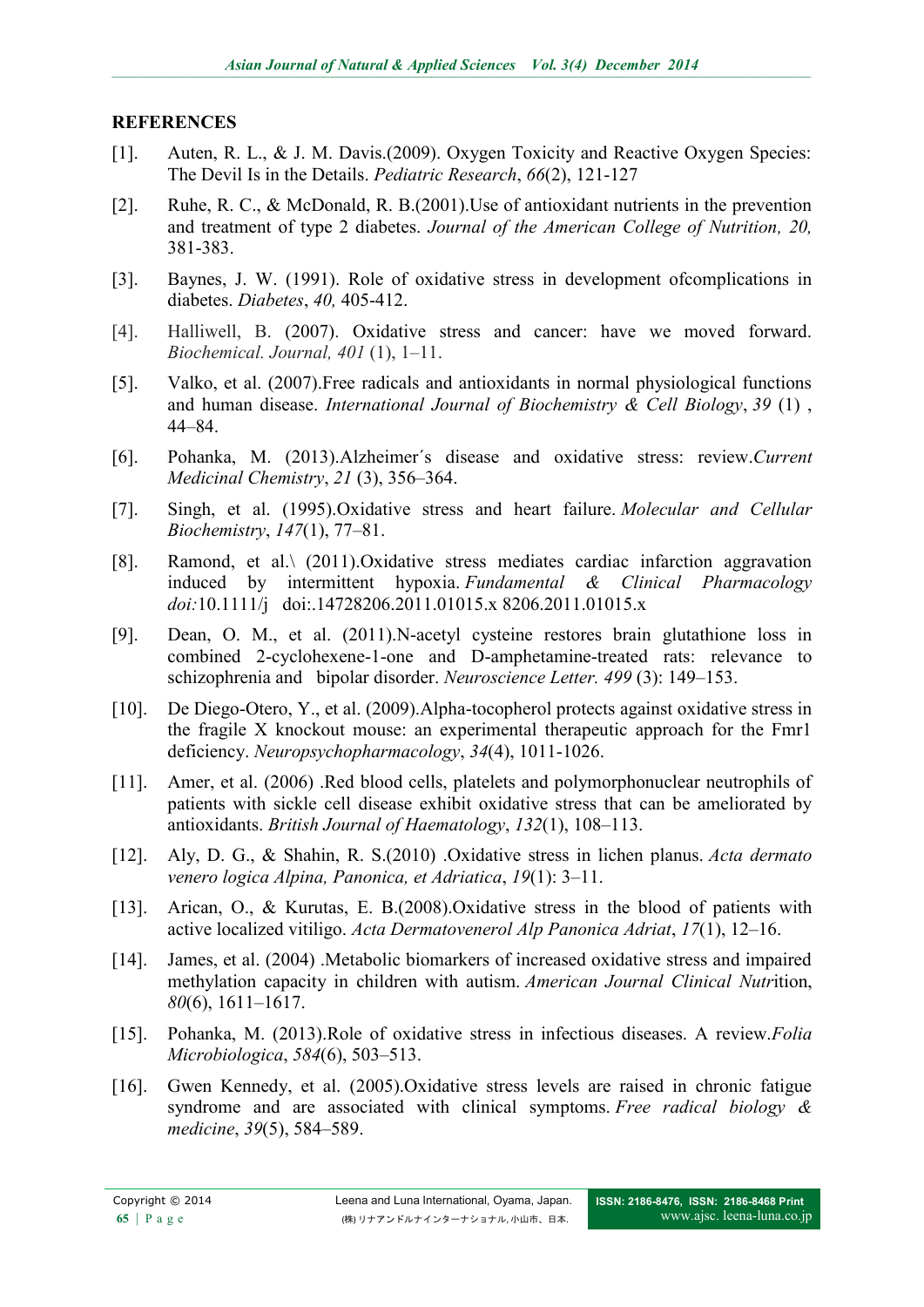- [17]. Hall, E. D., & Bosken, J. M. (2009).Measurement of oxygen radicals and lipid peroxidation in neural tissues. *Current Protocols in Neuroscience*, *7*, 1-51.
- [18]. Kequan, Z., & Liangli, Y. (2006).Total phenolic contents and antioxidant properties of *LWT- Food Science and Technology*, *39*, 1155–1162.
- [19]. Conklin, K. A. (2000).Dietary antioxidants during cancer chemotherapy: Impact on chemotherapeutic effectiveness and development of side effects. *Nutrition and Cancer*, *37,* 1–18.
- [20]. Pokorny. J, (2001).Introduction.InJ.Pokorny, N.Yanishlieva&M.H.Gordon (Eds.), Antioxidants in food: practical applications.Cambridge.Woodhead Publishing Limited.
- [21]. Hodge, Et al. ( 1999).Improving the thiobarbituric acid- reactive- substances assay for estimating lipid peroxidation in plant tissues containing anthocyanin and other interfering compounds *.Planta,207*,604-611.
- [22]. Huang, Et al. (2012).Signal transduction during cold, salt, and drought stresses in plants. *Molecular Biology Reports, 39*,969-987.
- [23]. Heistad, et al. (2009).Novel aspects of oxidative stress in cardiovascular diseases. *Circulation J*ournal, *73*,201–207.
- [24]. Lenzen, et al. (1996).Low antioxidant enzyme gene expression in pancreatic islets compared with various other mouse tissues. *Free Radical Biology and Med*icine, *20*,463–466.
- [25]. Sonta, et al. (2004).Evidence for contribution of vascular NAD (P) H oxidase to increased oxidative stress in animal models of diabetes and obesity. *Free Radical Biology and Medicine*, *37*,115–123.
- [26]. YunSheng, W., et al. (2013).Analysis of Interfering substances in the Measurement of Malondialdehyde content in Plant leaves.American *Journal of Biochemistry and Biotechnology, 9*(3), 235-242.
- [27]. Chen, et al. (1995) .Changes of carotenoids, color, and vitamin A contents during processing of carrot juice.*Journal of Agricultural. And Food Chemistry.43* (7), 1912- 1918.
- [28]. Jagdish Singh et al., (2007) .Variability of carotenes, vitamin C, E and phenolics in Brassica vegetables.*Journal of Food Composition and Analysis*, *20*,106–112.
- [29]. Shahidi, F., &Wanasundara, P. K.(1992).Phenolic antioxidants. *Critical Reviews in Food Science and Nutrition*, *32*, 67–103.
- [30]. Dourerdjou, P., & Koner, B. C. (2008).Effect of Different Cooking Vessels on Heat-Induced Lipid Peroxidation of Different Edible Oils. *Journal of Food Biochemistr. 32*, 740–751.
- [31]. Vasco, et al. (2008).Total phenolic compounds and antioxidant capacities of major fruits from Ecuador. *Food Chemistry*, *111*,816–823.
- [32]. Kapur, et al. (2012).Spectrophotometric analysis of total ascorbic acid contetnt in various fruits and vegetables. *Bulletin of the Chemists and Technologists of Bosnia and Herzegovina*, *38*, 39-42